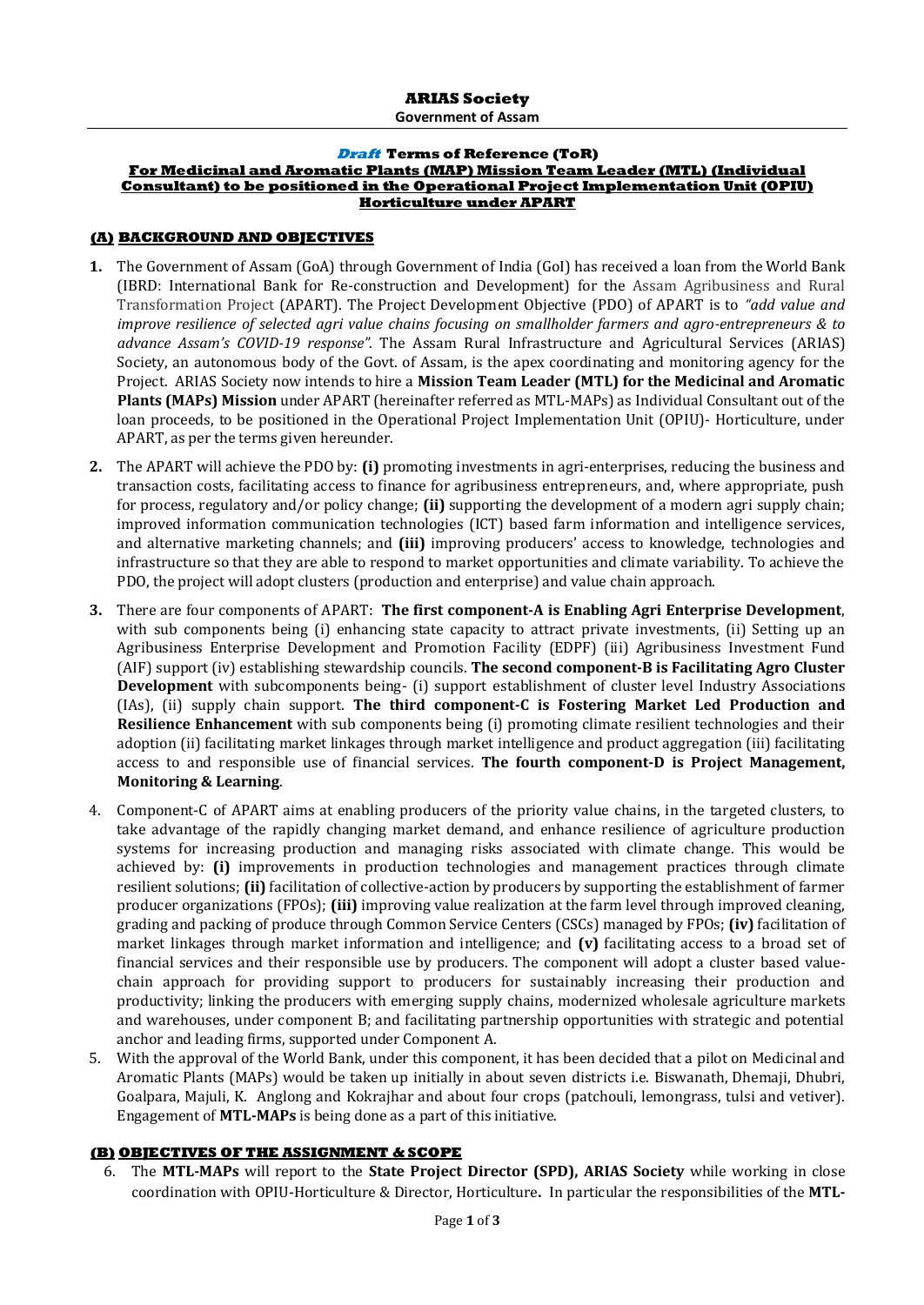**MAPs** include the following:

- a) To support the District Agricultural Technology Management Agencies (ATMAs) in selection of beneficiary farmers preferably from Farmer Producer Companies (FPCs) for the medicinal and aromatic plants program under APART.
- b) To support the district ATMAs in sourcing of quality planting material through contacts with supplier agencies/ institutes/ organizations, specifications of planting material, preparation of Request For Quotation (RFQ) documents, testing of planting material etc
- c) To train the extension functionaries, Dist ATMA staff and APART staff in the Districts on cultivation aspects, agronomical practices of medicinal and aromatic plants and developing master trainers through ToTs for further training of farmers.
- d) Be instrumental in advising on plant protection practices to be followed by farmers to manage the pest, disease attack, physiological disorder etc in the crop fields
- e) To advise on the post harvest management, value addition and processing aspects of medicinal and aromatic plants. To ensure that the processing facilities are set up as per requirements and timelines.
- f) To help the farmers/ groups in market linkages of medicinal and aromatic plant products and supporting them in getting a remunerative price
- g) To take up field visits to cultivation sites, district offices etc with the approval of Reporting Officer
- h) To represent APART in various forums as authorized by the Reporting Officer.
- i) To document success stories, case studies, innovative models etc in medicinal and aromatic plants emerging from APART interventions
- j) Any other related tasks as assigned by the Reporting Officer
- k) **Travel Requirements:** The **MTL-MAPs** may be required to undertake field-visits and tours to project sites, concerned central and state ministries, departments and agencies with the approval of the reporting officer.

# **(C) QUALIFICATIONS, EXPERIENCE, SKILLSET, AND AGE ETC.**

- 6. **Educational Qualifications:** The **MTL-MAPs** should hold a Masters in Botany/Agriculture/ Horticulture (preferred specialization- Plantation Crops/ Medicinal & Aromatic Plants) or closely related subject from any recognized university/ Institution.
- 7. **Working Experience:** The **MTL-MAPs** should have at least 15 years of professional experience in the medicinal and aromatic plants sector in managerial/ officer level position.
- 8. **Computer Skills & Language:** The **MTL-MAPs** must have proficiency in the use of Internet based applications, Graphics, MS Word, MS Excel and MS Power Point and other related applications.
- 9. **Language**: Fluency in English & Hindi. Knowledge of local language would be an added advantage.
- 10. **Age**: Age of the candidate should not be more than **50 years as on 1st July, 2022**.

### **(D)DURATION OF CONTRACT, NOTICE PERIOD ETC.**

- 11. The tenure of **MTL-MAPs** is intended for the entire duration of APART and co-terminus with the project period of APART. However, continuity of the **MTL-MAPs** beyond one (1) year from the date of signing the agreement will depend upon his/her performance. The decision of the SPD shall be final and binding in this regard. The contract management shall be done as per the project rules.
- 12. The contract with **MTL-MAPs** may be terminated by either side at any point of time during the contractual period by serving a 30 days' notice without assigning any reason and without thereby incurring any liability to the Govt. of Assam/ PCU/ ARIAS Society. The assignment is purely contractual in nature and shall not, under any circumstance, be extended beyond the APART's closing date. The Govt. of Assam/ PCU/ ARIAS Society shall not undertake any responsibility for subsequent deployment of the incumbent.
- 13. The **MTL-MAPs** shall not assign or sub-contract, *in whole or in part,* his/her obligations to perform under this ToR, except with the reporting officer's prior written consent. The **MTL-MAPs** will have to serve the assigned office on full time basis under overall command of SPD. However, during the assignment period **MTL-MAPs** may be transferred to any other office of the Project either at HQ (Guwahati) or in the Districts.

### **(E) REMUNERATION, PAYMENT TERMS AND LEAVE ETC.**

14. Depending on the qualifications, experience, competencies, recent remuneration, etc. of the candidate, the consolidated annual remuneration for the **MTL-MAPs** will be in the range between **Rs. 18.00 lakh** to **Rs. 25.80 lakh** per year. However, in case the selected candidate's current remuneration with 30%